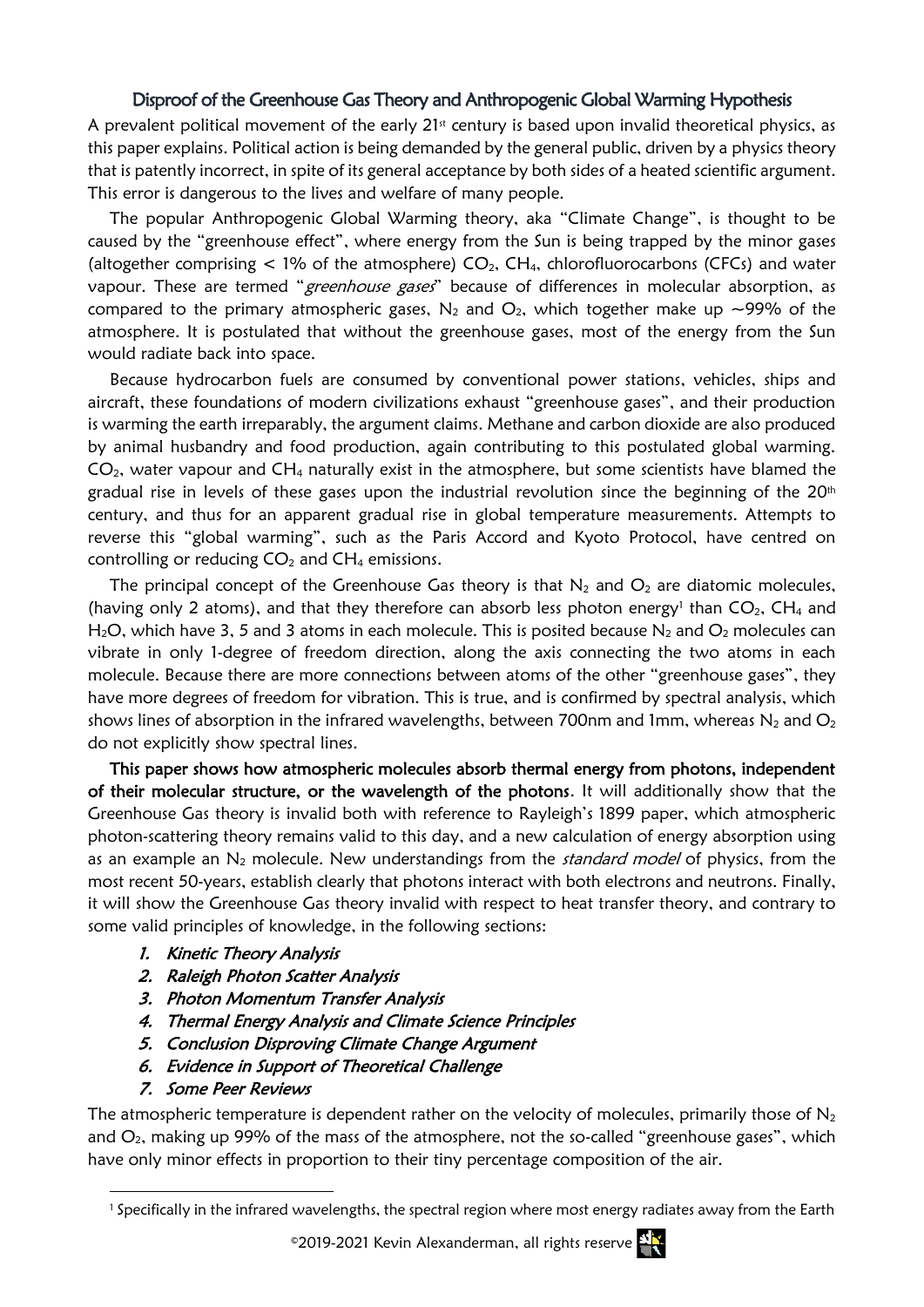The fundamental problem with the Greenhouse Gas theory is that it overlooks mainstream physics and heat transfer theory. Atmospheric thermal energy is not primarily absorbed in the vibration of gas molecules, but in an increase their translational velocity.

## 1. Kinetic Theory Analysis

As per the Kinetic Theory of Gases, the mainstream-accepted scientific viewpoint, gases heat primarily by increasing their velocities, not their vibrations. We know from standard physics, as school and university instructors teach, that the pressure on a container wall is related to the average velocity of the molecules in the container,  $v$ , of volume V, and the number of molecules in the container, N

 $P = Nmv^2 / 3V$ , or

### $PV = Nmv^2 / 3$

Which shows clearly the dependence of pressure on the velocity of molecules. We can relate temperature of a gas using the Ideal Gas Law

$$
PV = Nk_bT
$$

where  $k_b$  is the Boltzmann constant, and finally,

#### $T = mv^2 / 3k_b$

Which shows that the temperature of a gas (including the Earth's atmosphere) is dependent upon its mass and the velocity of its molecules, independent of its molecular structure. Gases do absorb thermal energy in their molecular vibration, and also the rotation of molecules about their centre of gravity, but so much less than their velocity that modern scientists and engineers basically can ignore these and base their temperature calculations on mass and velocity only.

# 2. Raleigh Photon Scatter Analysis

We should ask is there a mechanism via which thermal energy can be absorbed by all molecules in the atmosphere, independent of their molecular structure. For this we turn to original theoretical work by John William Strutt, 3rd Baron Rayleigh also known as Lord Rayleigh, in the seminal 1899 work [On the Transmission of Light through an Atmosphere…](https://zenodo.org/record/1431249)

Here Rayleigh considers how molecules in the air scatter light, in correspondence with James Clerk Maxwell. This is important for our inquiry because if photons are scattered by molecules in the atmosphere, then we can expect that molecules will absorb the photon's momentum. Photons travel uniformly near the speed of light, while molecules are travelling nearer the speed of sound substantially different magnitudes. Understanding how they absorb their momentum explains how  $N_2$ and  $O<sub>2</sub>$  absorb IR spectrum energy, in spite of those two molecules not showing level energy changes in spectral analysis for IR wavelengths. Subsequently, we will calculate the amount of photon momentum that is absorbed by an  $N_2$  molecule, for an example IR wavelength.

"The fraction of light scattered by a group of scattering particles is the number of particles per unit volume N times the cross-section. For example, the major constituent of the atmosphere, nitrogen, has a Rayleigh cross section of 5.1×10<sup>-31</sup> m<sup>2</sup> at a wavelength of 532 nm (green light). This means that at atmospheric pressure, where there are about  $2\times10^{25}$  molecules per cubic meter, about a fraction 10−<sup>5</sup> of the light will be scattered for every meter of travel."

Rayleigh's theory as described in Wikipedia

This direction of enquiry was established by Raleigh early in his paper, after observing that the colour of light from the Sun varied as the Sun descended into sunset. It is critical that modern scientists constantly return to physically observable phenomenon to verify their theories, as we will later in this present paper in the section on Evidence.

"…the spectrum of even a vertical sun is modified by the atmosphere in the direction of favouring the waves of greater length"

©2019-2021 Kevin Alexanderman, all rights reserve  $\frac{dN}{d}$ 

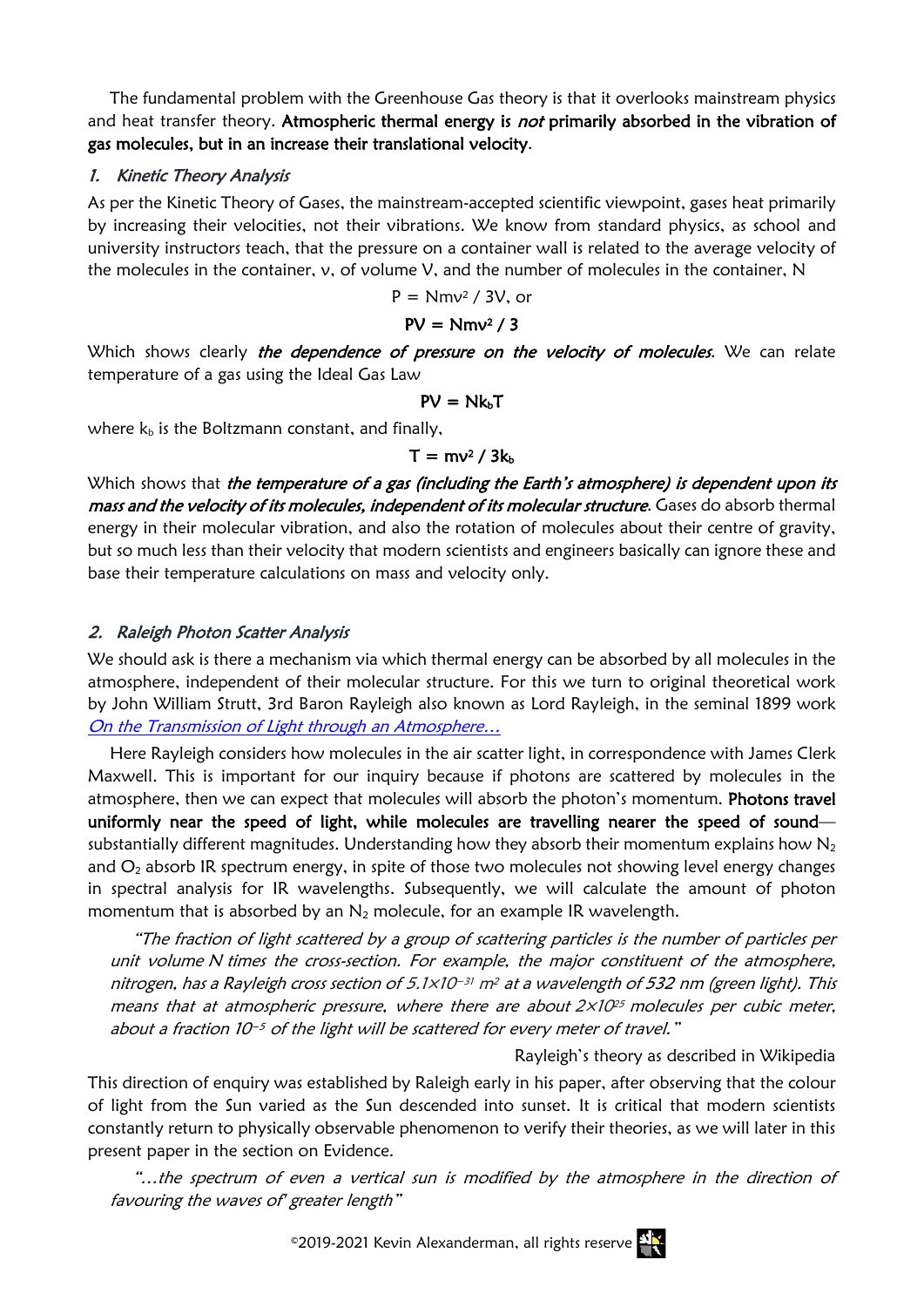Rayleigh, 1899

As Raleigh discusses, both the phase of the EM energy and its intensity are altered as photons pass through the atmosphere, ignoring dust particles or aerosols.

"Let us now inquire what degree of transparency of air is admitted by its molecular constitution, i.e., in the absence of all foreign matter. We may take  $\lambda = 6 \times 10^5$  cm,  $\mu$  - 1 = .0003; whence from (eq. 14) we obtain as the distance  $x$ , equal to  $1/h$ , which light must travel in order to undergo attenuation in the ratio e : 1,

$$
x=4.4 X 10^{13} x n
$$

The completion of the calculation requires the value of n.

Unfortunately this number—according to Avogadro's law the same for all gases—can hardly be regarded as known. Maxwell estimates the number of molecules under standard conditions as 19  $\mathrm{\mathsf{x}}$  10 $^{\textrm{\tiny IB}}$  per cm $^{\textrm{\tiny 3}}.$  If we use this value of n, we find

$$
x=8.3 \times 10^6
$$
 cm = 83 kilometers,

as the distance through which light must pass through air at atmospheric pressure before its intensity is reduced in the ratio of 2.7 : 1."

Rayleigh, 1899

As Raleigh makes clear in the above paper, both the phase of photons is shifted, accounting for diffraction, and the intensity of photon energy is reduced in proportion to the inverse of  $e$  (Euler's number), or to 36.8% of its original over a distance of 83km.

A reduction in intensity of the energy of photons occurs for all wavelengths, for example, substituting 700nm, the generally accepted beginning of the infrared spectrum, in Raleigh's calculations above using modern calculations, we find that the distance through which a 700nm photon must pass through air (with a refractive index calculated at  $25^{\circ}$ C, 1atm, 400ppm CO<sub>2</sub>, and 90% humidity) before its intensity is reduced to 36.8% of its original value as

#### x=201 kilometres

From the diagram below, the average distance a photon travels through the Troposphere, where 80% of the mass of the air is, is



(385km + 12km)/2, or 198.5km

Dividing by 99% of that air being  $N_2$  and  $O_2$ , we get

198.5/99% = 200.55, rounding to 201 kilometres,

which is approximately equal to our earlier calculation for the distance through which a photon is reduced to 36.8% of its original energy. Since only 80% of the mass of air 1 atmosphere of pressure is in this region, the total thermal energy attenuation by  $N_2$  and  $O_2$  is

 $80\%$  \* (1-36.8%) = 50.6%

#### Roughly half of a photon's energy is absorbed by  $N_2$  and  $O_2$  each daytime as the Sun passes overhead.

This attenuation of thermal energy by air molecules explains why it gets cooler as the Sun sets, even though the distance of the Sun relative to the Earth has negligible reduction (being so far away),

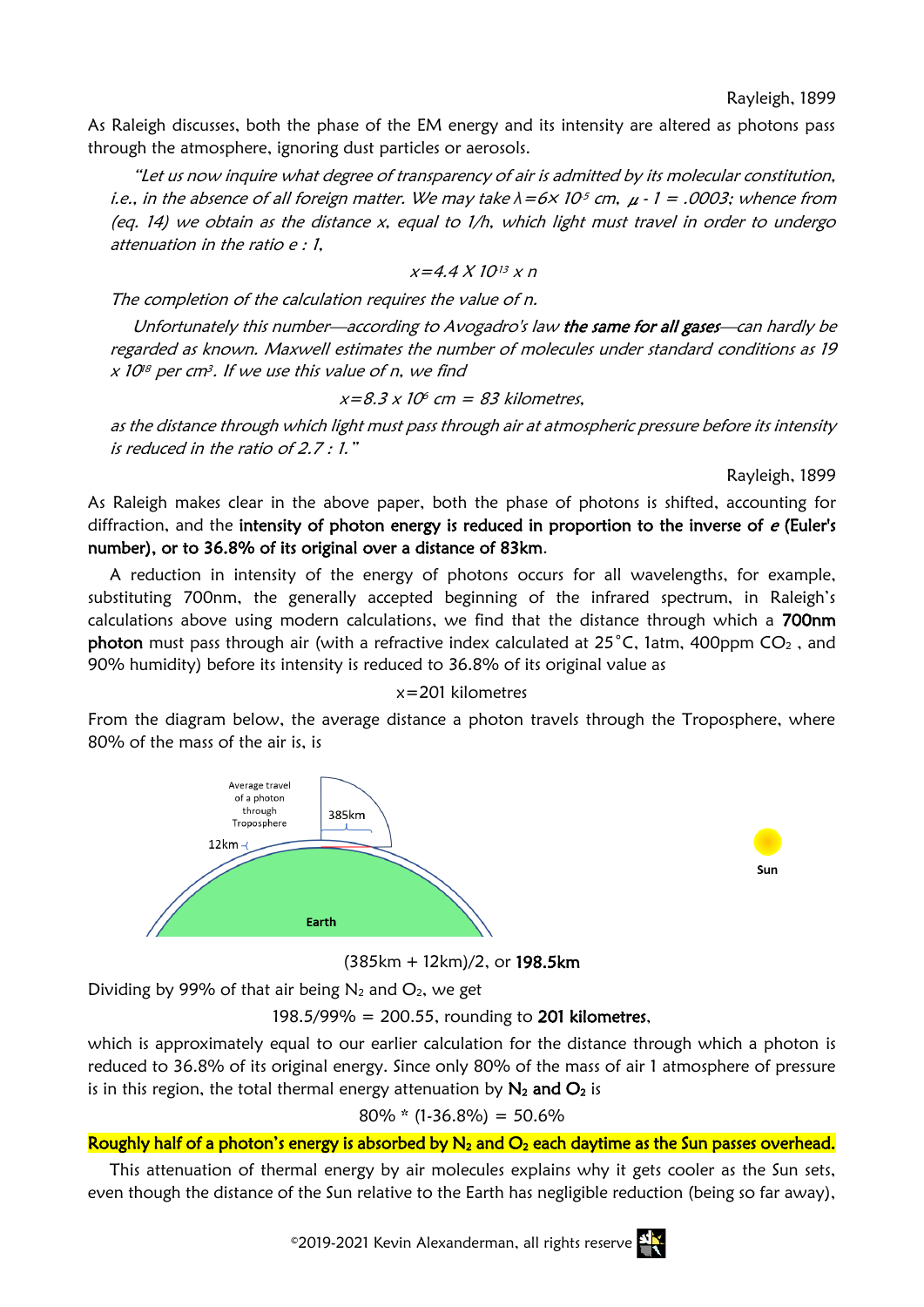reducing thermal energy until the air radiates more to space than it absorbs, until nightfall when it continues to cool until morning.

### 3. Photon Momentum Transfer Analysis

We will now show how this energy is absorbed by the atmosphere by transfer of momentum to gas molecules, including  $N_2$  and  $O_2$ , by increasing their velocity.

The magnitude of the momentum of a photon is

$$
p = hf/c = h/\lambda
$$

where h = 6.63E-34, c is the speed of light, and the wavelength  $\lambda$  we will use again as an example 700nm, where wave energy is the highest, yet any IR wavelength will do for demonstration of the invalidity of the Greenhouse Gas theory.

$$
p_{ph} = 9.47E-29 \qquad \text{kgf m/s}
$$

after converting units. Thus, the momentum of an infrared photon of 700nm wavelength is the above value. We know that photons do not have a mass, but they have a wavelength and a momentum, generally travelling at near the speed of light.

From the atomic number of  $N_2$ , we calculate the mass of a single molecule as

#### 4.65E-26 kg

We can calculate the root-mean-square (average) velocity of an  $N_2$  gas molecule from the temperature of gas using an earlier equation, using  $R = Nk_b$  where R is the ideal gas constant:

$$
v_{\rm rms} = (3RT/m)^{1/2}
$$

for a T of 25˚ C, converted to Kelvin, we determine that

$$
v = 23.0359
$$
 m/s

now we can calculate the momentum for a single  $N_2$  molecule as

$$
p_{n2} = 1.07108E-24 \text{ kgf m/s}
$$

we can see that  $p_{ph}$  is much smaller than  $p_{n2}$ , as only 0.0088%, but we should not wrongly assume that a photon's momentum is too small to affect a molecule's velocity, as other researchers have,

"The momentum of **atmospheric photons** is too small to allow any significant portion of their energy to go directly into translational kinetic energy of the molecules that absorb them."

[Infrared radiation and planetary temperature,](https://geosci.uchicago.edu/~rtp1/papers/PhysTodayRT2011.pdf) Raymond T. Pierrehumbert, Louis Block Professor in Geophysical Sciences, University of Chicago

We have already seen that in 83 km of atmospheric travel (at STP), a photon will be reduced to  $\sim$ 36.8% of its energy, as explained above by Rayleigh, irrespective of the type of molecule of gas.

We should remember that  $p_{n2}$  above is only the momentum of one photon, affecting one molecule, and that as more and more photons impact a given molecule over time, that over all the molecules, the temperature can vary considerably, all storing thermal energy. Atmospheric photons travel with the same momentum as those in space.

Continuing our derivation, the above momentum of the photon's effect on the  $N_2$  molecule, we can compare the  $N_2$  momentum at two different temperatures, separated by  $1^\circ$  C

1.07108E-21 Momentum of  $1 N_2$  molecule at  $25^\circ$  C

### 1.07288E-21 Momentum of  $1 N<sub>2</sub>$  molecule at  $26<sup>°</sup>$  C

The difference between  $N_2$  molecule momentums of  $1^\circ$  C temperature difference is

#### 1.79561E-24 kgf m/s

Which is 0.005% as the percentage effect one 700nm IR photon can have on the temperature of a molecule of  $N_2$ . Thus, we can calculate the temperature effect of one photon on an  $N_2$  molecule as

©2019-2021 Kevin Alexanderman, all rights reserve  $\mathbf{E}$ 

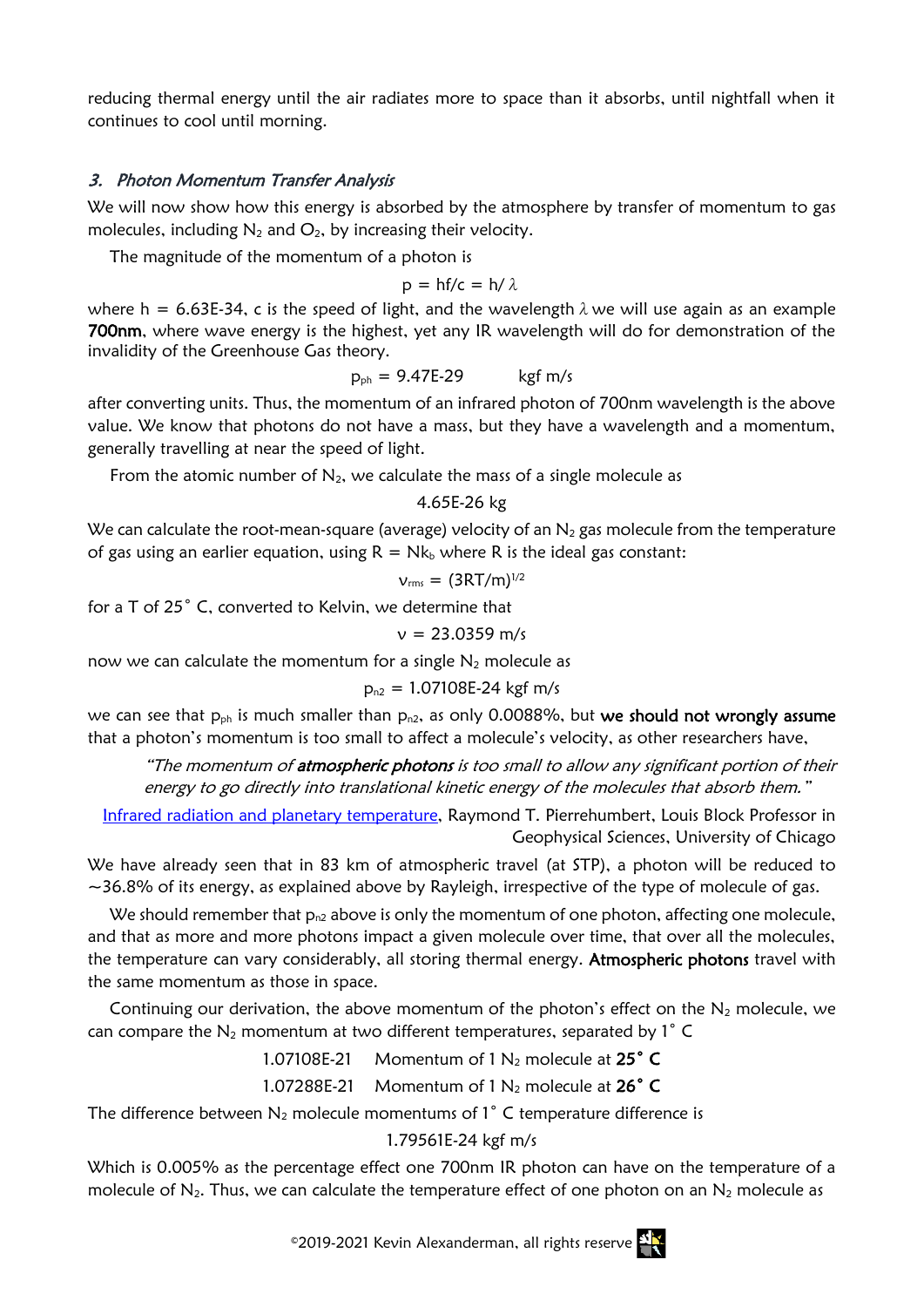#### 0.000053˚ C to change its velocity by 38.6 m/second

per 700nm infrared photon per  $N_2$  molecule. This means that photons can change molecular temperatures of all gases in the atmosphere, whether those photons originate in space, or from the Earth's centre or surface. N<sub>2</sub> and  $O_2$  are the primary gases absorbing and radiating energy, not the socalled "greenhouse gases". It may not transfer all of the photon's energy, depending upon, for instance, the angle of the impact, or some other factor reducing energy transfer through momentum.

Given that about  $5x10^{24}$  photons hit the Earth in a square meter every second, there is a lot of potential heating of the  $N_2$  and  $O_2$  molecules in 99% of the atmosphere. Some photons only graze the molecules they encounter, in which case the scattering is termed "elastic", but for the most part, air does not warm as much at a location when the Sun is setting because the photons have lost their thermal energy, having to travel through greater distances of atmosphere, in spite being of negligible different distance relative to the Sun. All the molecules participate in this attenuation of energy equally, in proportion to their atmospheric concentration.

In other words, the "greenhouse effect" or "Greenhouse Gas theory" as it is variously known is invalid. Photons do affect  $CO<sub>2</sub>$  and  $CH<sub>4</sub>$ , for instance, by causing their molecules to vibrate in more degrees of freedom than simpler diatomic molecules  $N_2$  and  $O_2$ , but this manner of energy absorption is relevant only when pressures are about 75-times Earth's atmospheric pressure, as shown in the chart below:



Compared with the far greater method of absorption of photon momentum as increased velocity, vibrations are not even a consideration for  $CO<sub>2</sub>$ , as most of the thermal energy absorbed by the atmosphere is done by scattering, which again is not contingent upon the wavelength or the type of molecule.

#### 4. Thermal Energy Analysis and Climate Science Principles

 $CO<sub>2</sub>$ , N<sub>2</sub> and  $O<sub>2</sub>$  have a similar magnitude *specific heat capacity*, which is "the amount of heat per unit mass required to raise the temperature by 1°K", from this [site,](http://hyperphysics.phy-astr.gsu.edu/hbase/thermo/spht.html) for example. Another, more relevant definition is the amount of thermal energy that is *stored* by a gas when it is raised 1<sup>°</sup>K. The actual values for the 3 gases are shown below, from [this](https://www.engineeringtoolbox.com/specific-heat-capacity-gases-d_159.html) source:

| <b>Specific Heat Capacity</b> |         | c,         |
|-------------------------------|---------|------------|
|                               |         | kJ/(kg °K) |
| Air                           |         | 1.010      |
| CO <sub>2</sub>               | (lower) | 0.844      |
| N2                            |         | 1.040      |
| 02                            |         | 0.919      |
| Water vapour                  |         | 1.864      |

©2019-2021 Kevin Alexanderman, all rights reserve

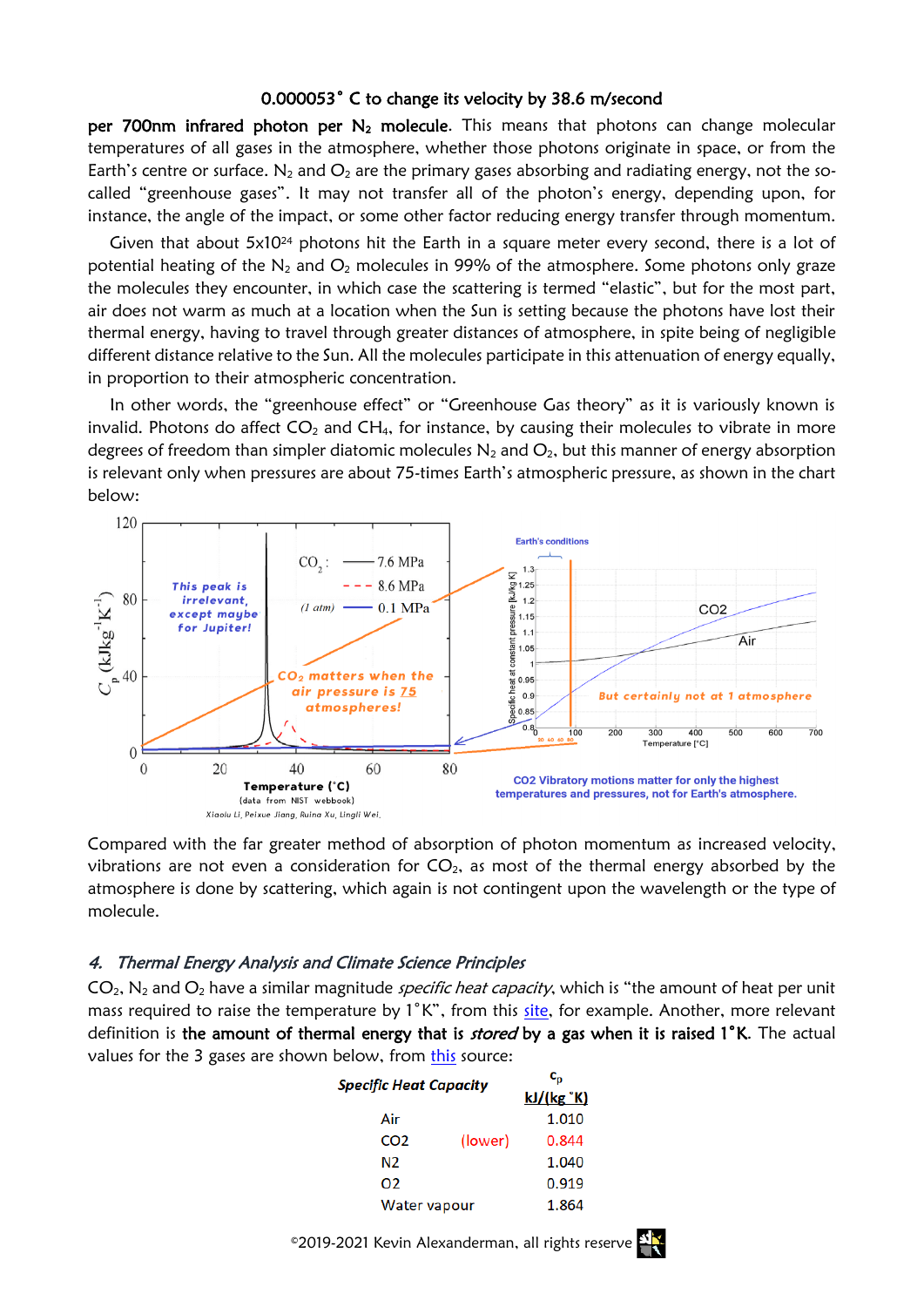The specific heat capacity (at constant pressure) of  $CO<sub>2</sub>$  is actually slightly lower than N<sub>2</sub> or  $O<sub>2</sub>$ , which means  $CO<sub>2</sub>$  stores less energy for a given change in air temperature (confirming that the increased degrees of freedom of the tri-atomic molecule does not result in an increase of the amount of energy  $CO<sub>2</sub>$  can store). Increasing the concentration of  $CO<sub>2</sub>$  in the atmosphere thus reduces the amount of energy it can store, making it *less* greenhouse-like than  $N_2$  or  $O_2$ .

The following are some additional Climate Science Principles from predominant environmental as well as human-induced chemical reactions that involve  $CO<sub>2</sub>$  and consequently influence the climate as well as being fundamental to life on the planet.

### Premise #A

Because  $CO<sub>2</sub>$  is only 0.04% of the atmosphere, and it absorbs less thermal energy than either  $O_2$  or  $N_2$ , which make up 99% or nearly 10,000 times the  $CO_2$  concentration, any

# Increases in atmospheric  $CO<sub>2</sub>$  concentration reduce the amount of thermal energy that can be stored in the atmosphere,

although only slightly. Importantly, and at odds with the prevailing "Greenhouse Gas" theory, CO<sub>2</sub> makes Earth's atmosphere *less* like a greenhouse, not more. In a warming world, a higher  $CO<sub>2</sub>$  concentration in the atmosphere would tend to allow the air to cool faster during and after the Sun set, when it can no longer heat the gases in the air.

### Premise #B

 $CO<sub>2</sub>$  in the atmosphere is absorbed in ocean water in a reversible equation operating along Le Chatelier's principle, maintaining a solubility dependent upon water temperature, with a greater solubility in ocean water with cooler temperature.

 $CO<sub>2</sub>$  (g) + H<sub>2</sub>O(l) <=> H<sub>2</sub>CO<sub>3</sub> (aq) + Heat

This reaction is exothermic, and occurs with an increase in atmospheric concentration of  $CO<sub>2</sub>$ , warming the ocean water as the concentration of  $CO<sub>2</sub>$  in the water increases. This consequently reduces the solubility of  $CO<sub>2</sub>$  in the water, thus increasing  $CO<sub>2</sub>$  in the air, until an equilibrium is reached.

# Increases in  $CO<sub>2</sub>$  concentration in the oceans warm them, reducing the overall solubility of  $CO<sub>2</sub>$  in the ocean water, as a negative feedback.

Thus, rises in atmospheric  $CO<sub>2</sub>$  increase the concentration of  $CO<sub>2</sub>$  in the ocean upper surface waters, which warms them in the exothermic  $H_2CO_3$  reaction, which reduces the  $CO_2$ concentration to some new equilibrium state.

Heat exits warmer ocean waters via conduction at the ocean surface-atmosphere boundary, rising upwards through convection to radiate into space, day and night.

# Premise #C

 $CO<sub>2</sub>$  is a feedstock in the photosynthetic chemical equation:

 $6CO_2 + 6H_2O +$  Sunlight energy --->  $C_6H_{12}O_6 + 6O_2$ 

This equation is endothermic—it absorbs solar energy and turns it into carbonaceous (organic) plant life and the  $O_2$  that animals breathe.  $CO_2$  is a feedstock at the basis of the food-chain, and of all life on the planet, without which there would be no humans.

# Increases in  $CO<sub>2</sub>$  concentration in the atmosphere increase photosynthetic reactions, decreasing atmospheric temperatures.

The net decrease in air temperatures depends upon seasonal growth rates and land use.

#### Premise #D

Aquatic plants and phytoplankton in ocean waters additionally reduce the concentration of ocean  $CO<sub>2</sub>$  in the presence of sunlight, which is an endothermic reaction as in Premise #C, cooling ocean waters to counteract the warming effect of Premise #B, again as a negative

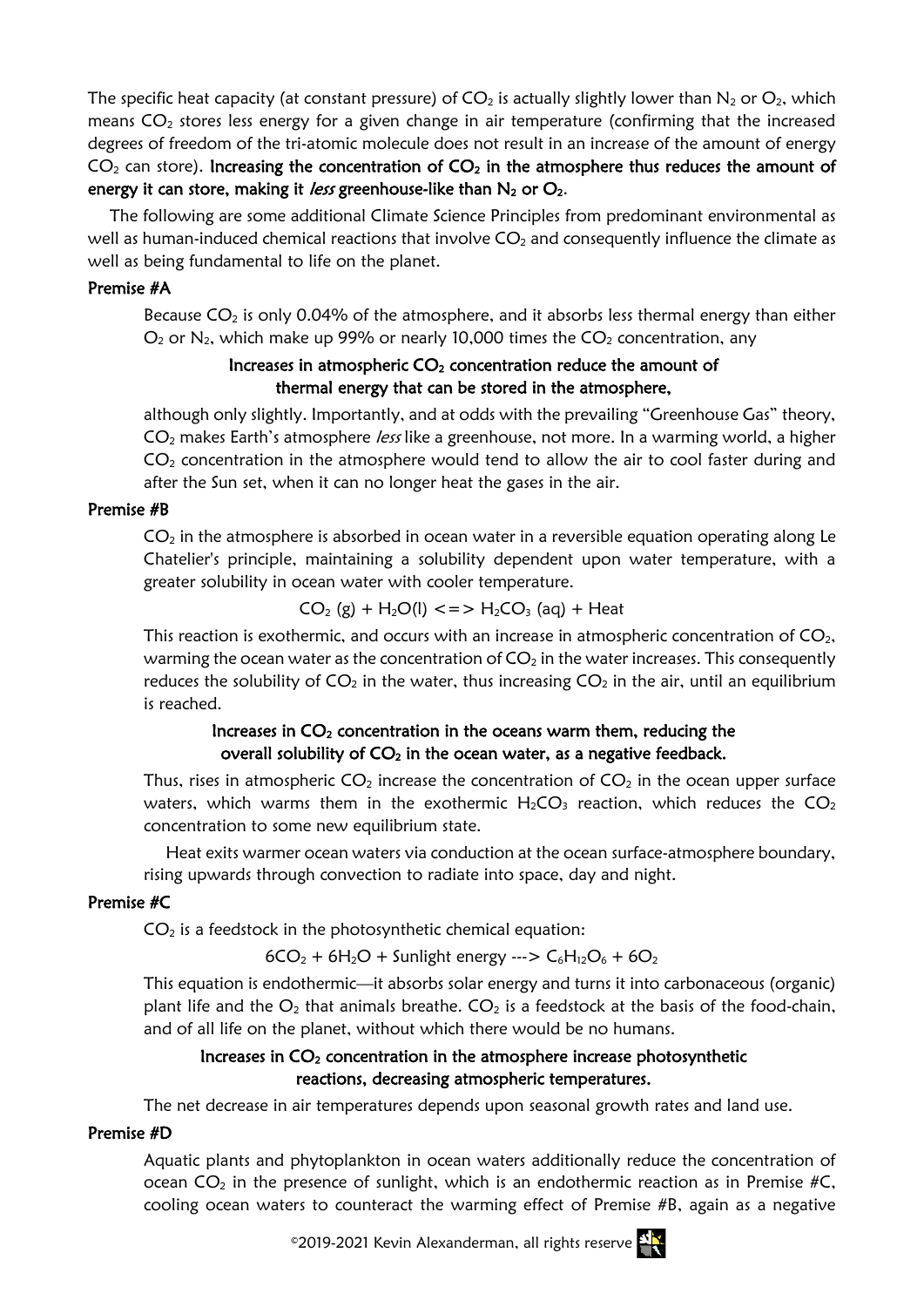feedback consequence of a greater  $CO<sub>2</sub>$  concentration. The warming waters also increase the uptake of  $CO<sub>2</sub>$  by aquatic plants because of higher growth rates. Additionally, ocean blooms have seasons just as land plants, and the seasons are extended because

"increasing water temperature due to global warming changes the start and end timing of the blooms"

[Water temperature drives phytoplankton blooms in coastal waters,](https://journals.plos.org/plosone/article?id=10.1371/journal.pone.0214933) 2019

Higher  $CO_2$  in the air causes higher  $CO_2$  in the oceans, which warms them, reducing their  $CO_2$ , which cools them, but increasing the plant growth, which cools them.

# Increased atmospheric  $CO<sub>2</sub>$  concentrations warm ocean waters but this warming is counteracted with greater plant and phytoplankton growth.

As the  $CO<sub>2</sub>$  in the ocean waters is about  $90$ ppm, or 0.009%, including the effects of the various negative feedbacks on thermal energy storage in ocean waters is minimal.

#### Premise #E

Hydrocarbon fuel combustion is the primary means that humans increase global temperatures. Clarifying, the general chemical equation for combustion of hydrocarbon fuels is:

### $C_xH_y + zO2$  --->  $xCO_2 + y/2$   $H_2O +$  heat inefficiency + energy

where the energy is motion, goods and services production, resource extraction, food production, communications, construction, heat or cooling, or some form of potential energy storage, later used to produce heat, etc.

### $CO<sub>2</sub>$  increases in the atmosphere are a *result* of human combustion processes, not a cause of warming.

The combustion reaction produces heat energy, and *that* warms the planet, not the  $CO<sub>2</sub>$  per se in this reaction. In addition, nuclear fuel reactions produce heat used in the prior examples of human activity.

Natural sources of heat are geothermal energy, from gravity- or nuclear-driven reactions, climatic friction, tidal energy, as well as cosmic radiation and of course the primary source of the Earth's energy and driver of the climate, the Sun.

# Premise #F

Because terrestrial photosynthesis is endothermic, while reversible carbonic reactions are exothermic yet countered by aquatic endothermic photosynthesis,

# CO2 has a net cooling effect on the planet.

The primary consequence of higher  $CO<sub>2</sub>$  concentration in the atmosphere is increases in global plant and phytoplankton growth, cooling the air by using solar energy that would otherwise heat Earth, and any increases in temperature are as a consequence of higher  $CO<sub>2</sub>$  concentration more rapidly radiated to space in an atmosphere that stores less thermal energy.

# 5. Conclusion Disproving Climate Change Argument

From the premises above, we can conclude that

# Additions of  $CO<sub>2</sub>$  gas have a net cooling effect on the planet, rather than a warming one.

But the concentration of  $CO<sub>2</sub>$  is so low compared to the primary gases N<sub>2</sub> and  $O<sub>2</sub>$ , it has very little relative thermal storage capacity, storing paltry thermal energy in comparison.

The primary way in which  $CO<sub>2</sub>$  cools the planet is through photosynthesis, an endothermic reaction at the basis of all life on Earth. Carbonic exothermic reactions heat oceans, until equilibrium is reached, yet this too is offset by greater aquatic plant and phytoplankton photosynthesis. As shown in the

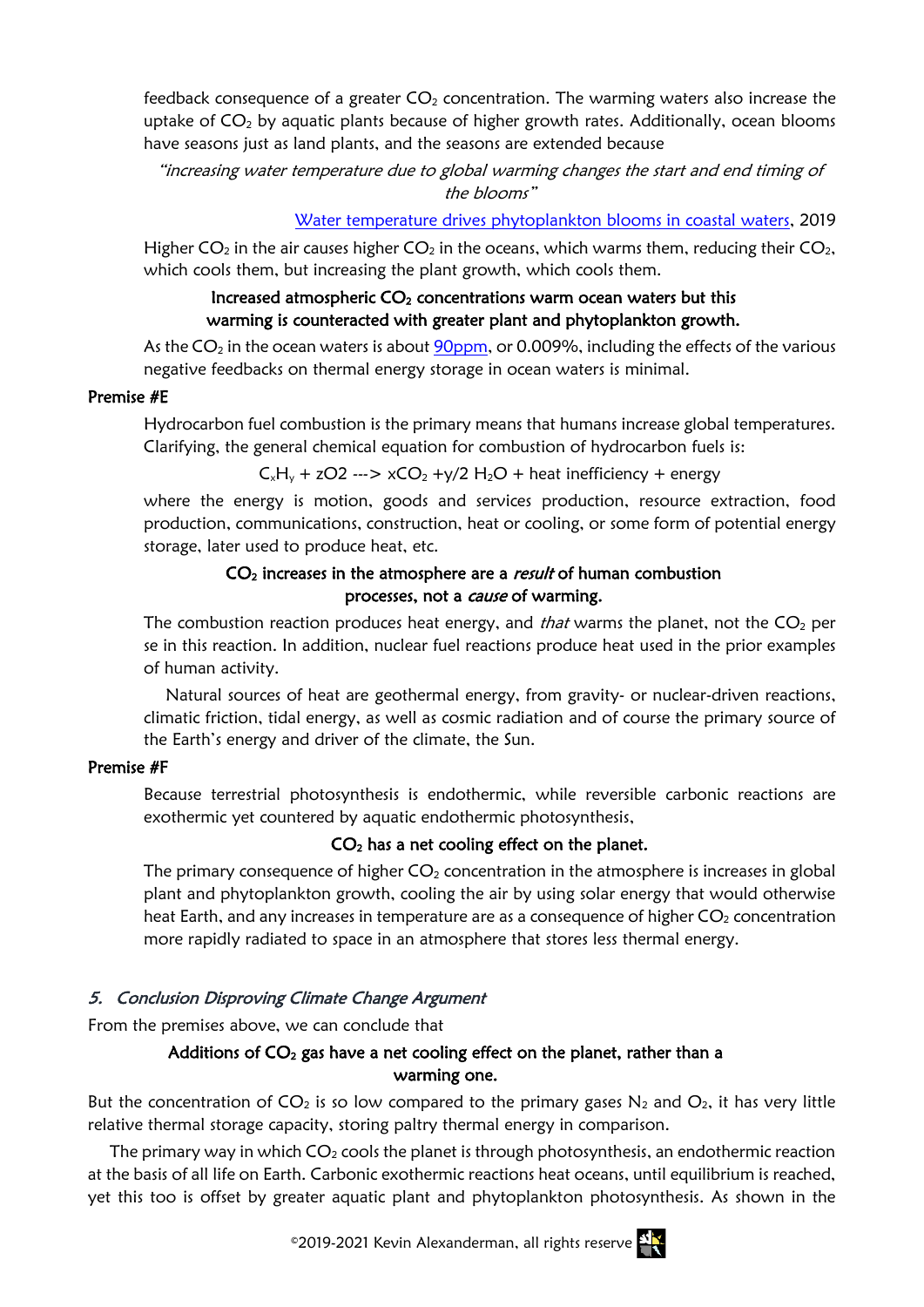[NASA](https://eoimages.gsfc.nasa.gov/images/imagerecords/1000/1869/modis_sst_200105_lrg.jpg) image below, most of the ocean will benefit from higher plant/phytoplankton growth rates with warmer temperatures, assuming temperature rises from some source other than  $CO<sub>2</sub>$ .



Thus, the Climate Change/Global Warming theory is false—humans do not warm the planet by adding  $CO<sub>2</sub>$  to the atmosphere. Humanity warms the air through the many and various forms of combustion occurring in our societies, but that heat rapidly dissipates each night, just as a warm room cools in the winter once a heater is turned off.

The amount of thermal energy consumed by photosynthesis can be calculated directly using plant biomass measurements, and this will be done on a future paper at [www.climatesciencejournal.com](http://www.climatesciencejournal.com/) , as well as a net thermal storage energy balance with carbonic reactions in ocean waters.

Furthermore, when the Earth cools more quickly, oceans absorb more  $CO<sub>2</sub>$  because the solubility of  $CO<sub>2</sub>$  in ocean water increases with cooler temperatures. Likewise, when the planet warms, oceans release  $CO<sub>2</sub>$ , which then begins to cool the planet as above, forming a negative feedback loop that helps keep the atmosphere at a more stable temperature, making life possible.

#### 6. Evidence in Support of Theoretical Challenge

A new, general theory and challenge to an older, invalid paradigm requires evidence. The broader the generalizations, the more applicability, and therefore the more important the evidence.

Just as Raleigh reflected on the scattering of light in air, as demonstrated from the setting Sun, so too does the present new perspective rely upon easily observable but important evidence that may not previously have adequately been put into scientific perspective.

There are two forms of evidence, first, eclipses of the Sun, and second, the temperature drops that invariably coincide with the arrival of night-time or cloud cover.

We know from many observations that during a solar eclipse, air temperatures drop quickly in the path of the eclipse 5° to 20° C within  $\sim$ 30 minutes, and rise quickly as the eclipse passes. This demonstrates that solar energy is maintaining air temperatures, and without it, temperatures quickly drop. This rapid warming of the air above the Earth's surface supports the knowledge that  $N_2$  and  $O_2$ are absorbing solar energy, as they comprise 99% of the atmosphere, and it is impractical that less than 1% of the atmosphere could be responsible for warming the greater part of it in such a short time. Thermal energy transfer studies should eventually prove this more precisely.

The cooling of  $N_2$  and  $O_2$  similarly shows that these gases are radiating thermal energy into space in the infrared wavelengths, in spite of their lacking level changes in spectral analysis. Instead, the velocity of the molecules of these gases is declining, most likely due to their rise against gravity towards

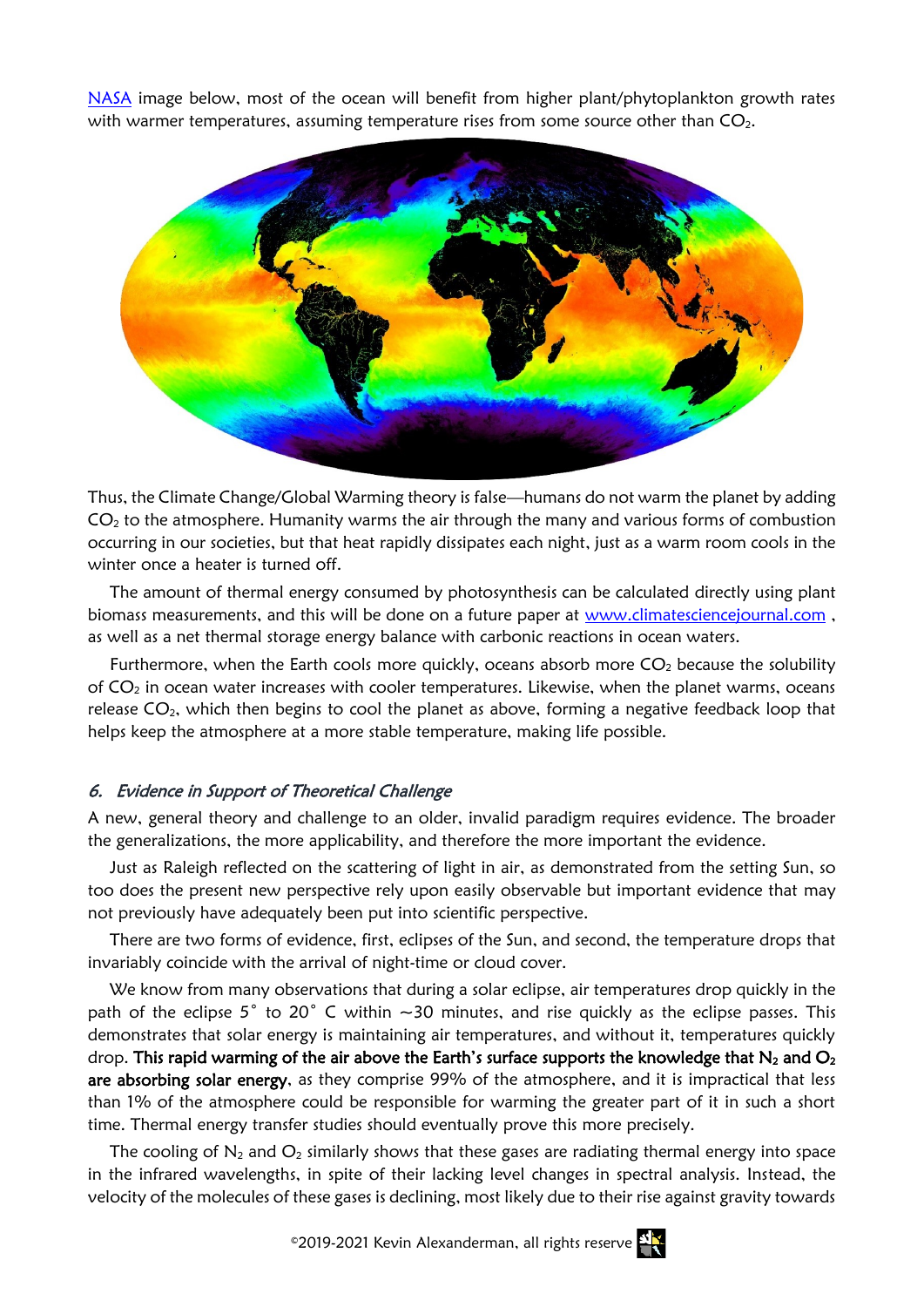space, cooling them, accounting for lower temperatures with a rise in altitude, but thermal energy must radiate at some point. Theoretically-derived Ritz wavelengths, 94 for  $N_2$  and 105 for  $O_2$  support this thesis, where wavenumbers are derived from level energies with the Ritz principle:

"the wavenumber  $\sigma$  of the emitted or absorbed photon is equal to the difference between the upper and lower energies Ek and Ei,"

 $\sigma$  = Ek – Ei.

"The Ritz wavelength  $\lambda$  in vacuum is equal to the inverse of  $\sigma$ . If  $\sigma$  is in units of cm−1, and λ is in nanometers,

$$
\lambda \text{ vac [nm]} = 107/(\sigma \text{ [cm-1]}).
$$

"Wavelengths in air are decreased by the refractive index of air."

[NIST](https://physics.nist.gov/PhysRefData/ASD/Html/lineshelp.html) (National Institute of Standards and Technology)

Both N2 and O2 absorb and radiate thermal energy in the infrared wavelengths, as all matter does. More work verifying the nature and manner of this radiation is needed.

Similarly, when the Sun sets each night, temperatures quickly drop, sometimes as much as 30˚ C overnight, showing the need for continual absorption of solar radiation to keep air temperatures warm.

Importantly, Global Warming theory advocates are complaining predominantly about air temperatures, which vary substantially every day, and drop very quickly each evening. The idea that less than 1% of the air is responsible for retaining the heat of the 99% is, frankly, preposterous.

A broader, positive theory called the *Greenhouse Functionality Theory* will shortly be released that seeks to replace the prevailing yet invalid "Greenhouse Gas" Theory.

7. Some Peer Reviews (anonymous to protect reviewers from ad hominem and retaliation)

"You have found a promising approach to demonstrate successfully that the long-suspected culprits of global warming, e.g. CO2, CH4, are actually not!"

> PhD, Physics Rutgers University, New Jersey B.A. Cornell University, New York

"…seems to be path-breaking research in the domain. The paper reads nice and the science involved is analogous and clear. This paper is a hallmark and would benefit the advances in science, government planning as well as policy makers for the next course of action. I congratulate you for this great work and thank for giving me an opportunity to read it and enlighten myself."

> PhD, Atmospheric Sci and Meteorology, IISc M.Sc., Geophysics, ISC BSc., (Hons) Physics, Delhi U

"I have studied your paper during the weekend and I am impressed by your brilliant analysis and convincing argumentation. This looks like a very original thought process and one that does deserve broad dissemination."

> B.Sc. (Hons) Mech. Eng. DTU, Denmark C.P. Eng. (Chartered Prof. Eng.) Former Project Manager, CERN Geneva, Switzerland



©2019-2021 Kevin Alexanderman, all rights reserve  $\mathbb{N}$